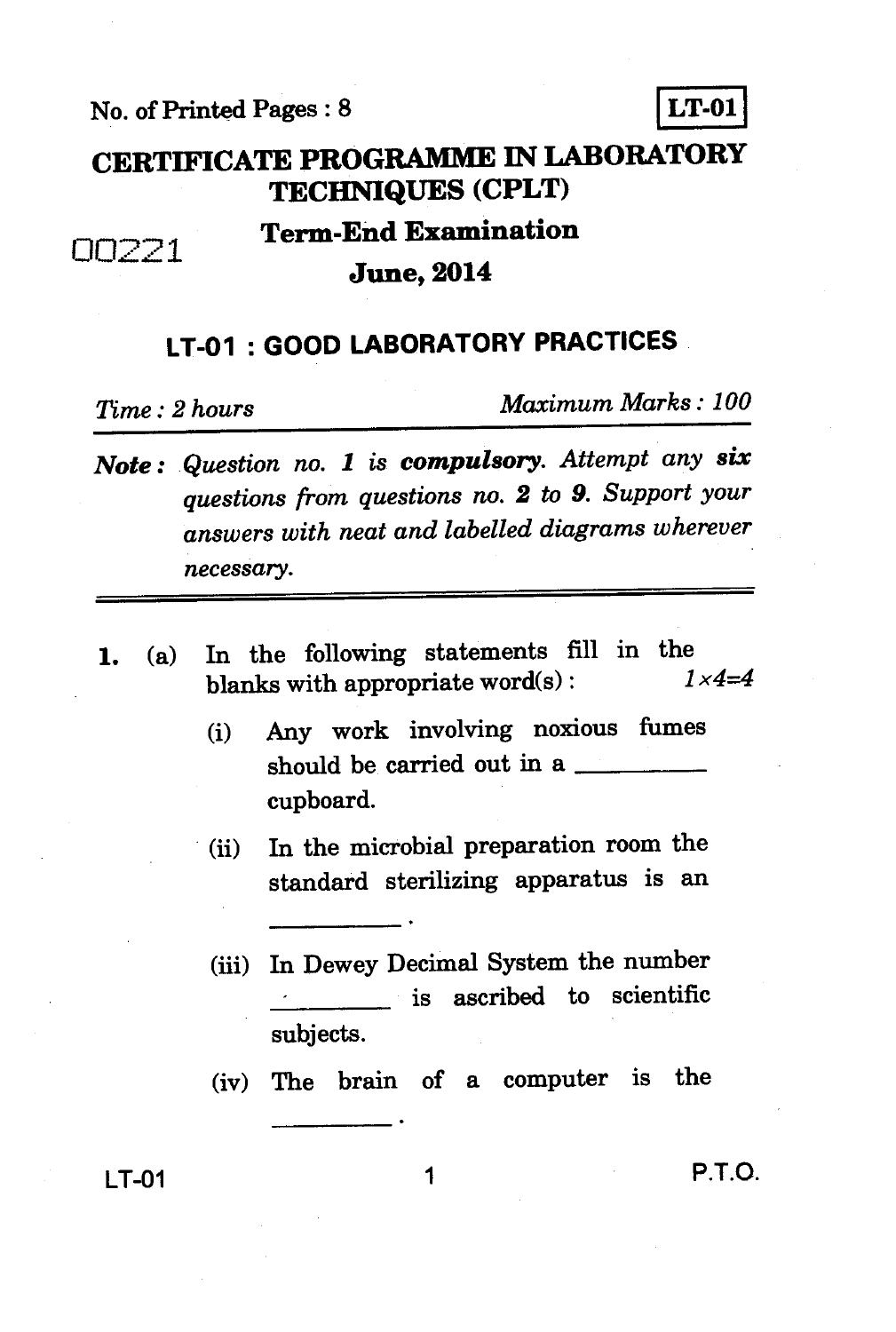- (b) In the following statements, choose the correct option given in parenthesis : *1x6=6* 
	- (i) (Inventory/Service) register is a record of all materials and equipments stocked at a particular time in a lab and store.
	- (ii) A store or area within a single store in which materials are held for some time is called a (work/bulk) store.
	- (iii) In a (pie chart/pictogram) information related to the subject-matter is presented in the form of drawing.
	- (iv) Good database (hardware/software) allows the storage of information in exactly the same way as index card.
	- (v) The colour code for (ammonia/carbon monoxide) cylinder is red.
	- (vi) Content of a sheet or page transmitted over a telephone line is called (microfiche/facsimile).
- **2.** (a) List the most common dangers that one may meet while working in a biology laboratory. *8* 
	- (b) List the services provided in a chemistry lab. Where are they installed ? 7

**LT-01 2**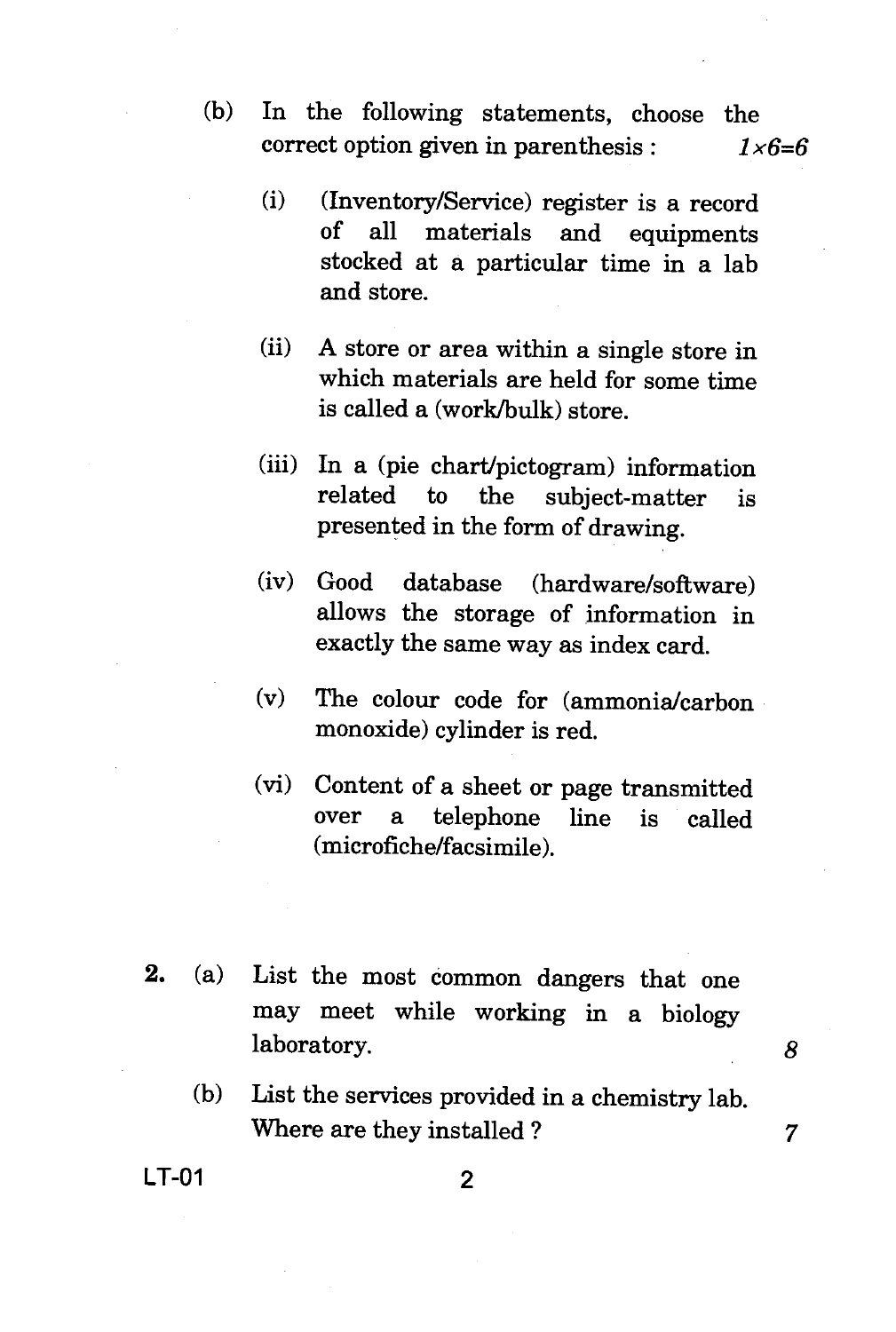**3.** (a) Explain the importance of a preparation room in a laboratory. Diagrammatically represent the relationship of a typical preparation room with the main laboratory.

*4+4=8* 

- (b) Describe how proper organization of day-to-day requirements for practical classes  $\frac{1}{2}$  is done.  $\frac{1}{2}$   $\frac{1}{2}$   $\frac{1}{2}$   $\frac{1}{2}$   $\frac{1}{2}$   $\frac{1}{2}$   $\frac{1}{2}$   $\frac{1}{2}$   $\frac{1}{2}$   $\frac{1}{2}$   $\frac{1}{2}$   $\frac{1}{2}$   $\frac{1}{2}$   $\frac{1}{2}$   $\frac{1}{2}$   $\frac{1}{2}$   $\frac{1}{2}$   $\frac{1}{2}$   $\frac{1}{2}$   $\frac{1}{2}$   $\$
- **4.** (a) List the safety provisions required for a laboratory store. 7
	- (b) List the factors that need to be considered before deciding the purchase of laboratory equipments. *8*
- **5.** (a) What is communication ? *2* 
	- (b) Describe the guidelines that should be followed for recording experimental results  $\frac{1}{2}$  in a note-book.  $\frac{5}{2}$
	- (c) List the classes of materials for which the details of their consumption needs to be strictly recorded.
- **6.** (a) Describe the components of a computer and explain its input and output devices with the help of a diagram. *9* 
	- (b) List the various kinds of typewriters and describe any one of them. 6

**LT-01** 3 **P.T.O.** 

8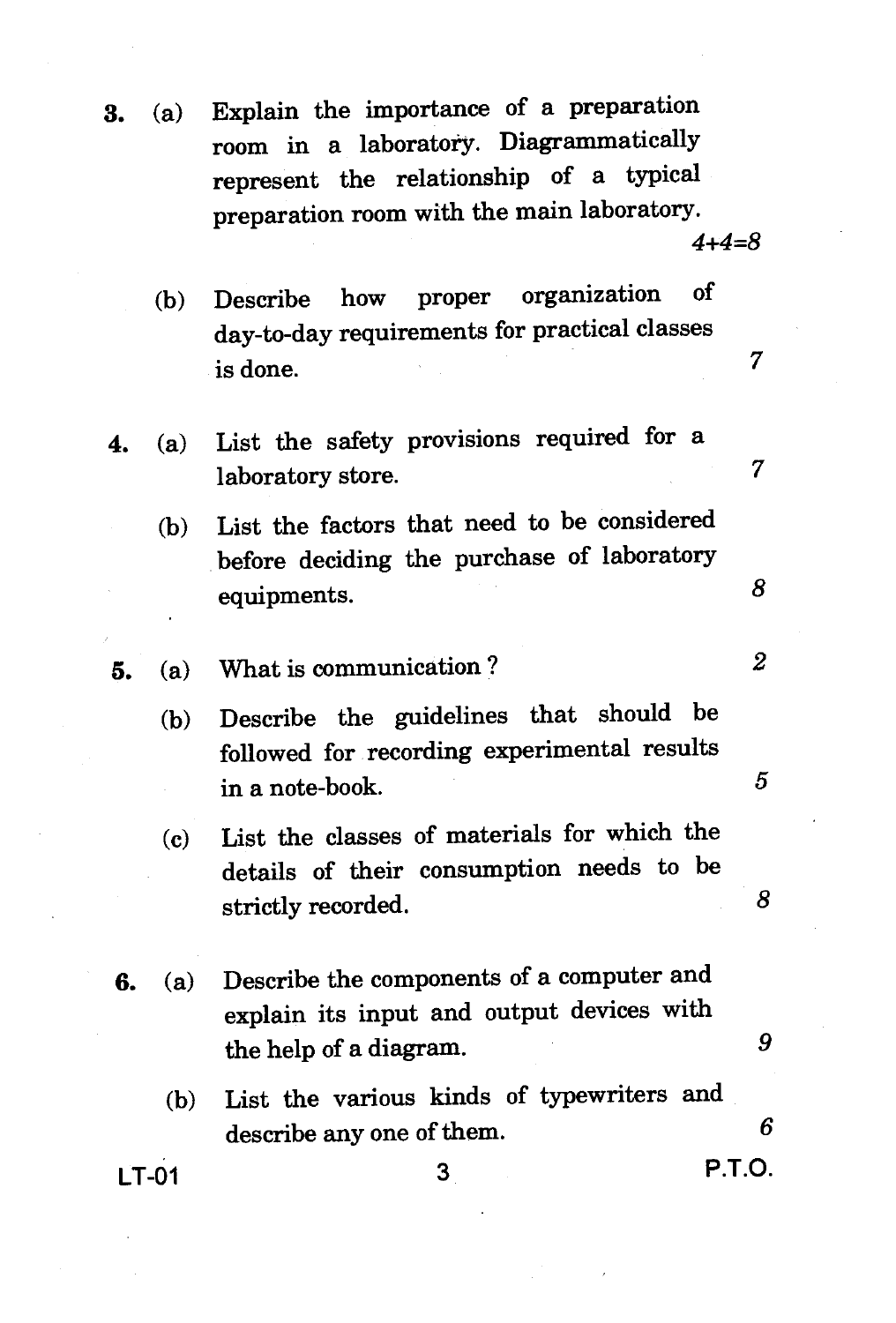| 7. | (a)                         | From the safety viewpoint how will you<br>select a proper fuse?                                                                                                | 5 |
|----|-----------------------------|----------------------------------------------------------------------------------------------------------------------------------------------------------------|---|
|    | (b)                         | Explain how would you calculate the current<br>drawn by an instrument.                                                                                         | 4 |
|    | (c)                         | List any five most common<br>οf<br>causes<br>accidental fire in a laboratory.                                                                                  | 6 |
| 8. | (a)                         | While<br>performing<br>experiments<br>on<br>micro-organisms, what are their possible<br>routes of entry into the body and how can<br>their entry be prevented? | 6 |
|    | (b)                         | What are chemical hazards ? Explain the<br>three possible ways in which human contact<br>with chemicals may occur in a laboratory. $2+3=5$                     |   |
|    | $\left( \mathbf{c} \right)$ | How<br>chemical<br>are<br>substances<br>labelled<br>appropriately?                                                                                             | 4 |
| 9. | (a)                         | List any five sets of rules from the code of<br>practice in a laboratory to be followed while<br>working in a laboratory.                                      | 5 |
|    | (b)                         | In case of an accident in the laboratory, what<br>sequence of actions in emergency situations<br>are required in order to help the victim?                     | 3 |
|    | (c)                         | Describe Bhopal gas tragedy or Chernobyl<br>accident. Explain the need for safety and                                                                          |   |
|    |                             | health regulations for such institutions.                                                                                                                      | 7 |

**LT-01 4** 

l,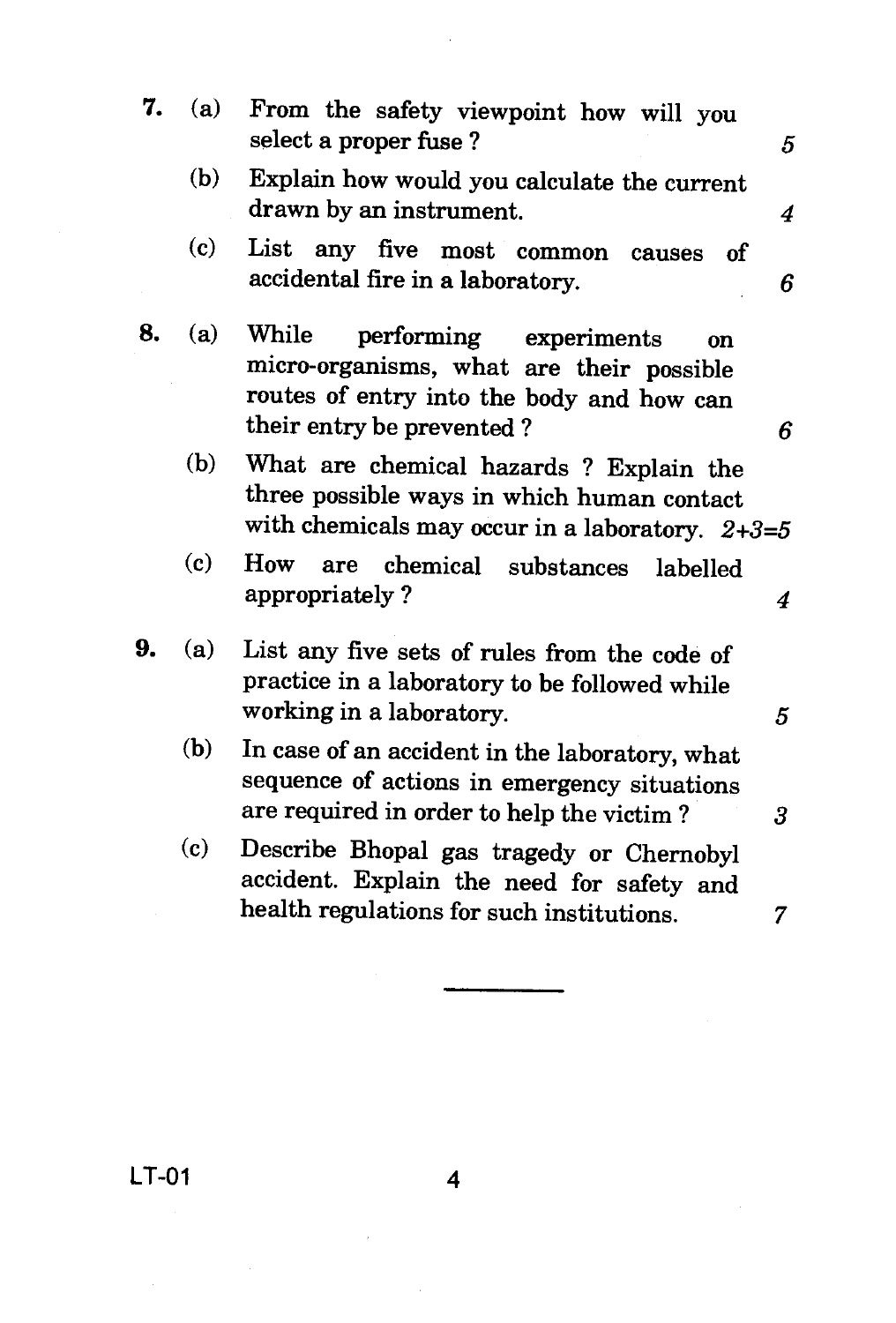## एल.टी.-01

प्रयोगशाला तकनीकों में प्रमाण-पत्र कार्यक्रम

(सी.पी.एल.टी.)

सत्रांत परीक्षा

जून, 2014

एल.टी.-01:उत्तम प्रयोगशाला पद्धतियाँ

समय : २ घण्टे

अधिकतम अंक : 100

- प्रश्न सं. 1 अनिवार्य है । प्रश्न सं. 2 से 9 में से कोई छह प्रश्नों नोट : के उत्तर दीजिए । जहाँ आवश्यक हो स्वच्छ एवं नामांकित चित्र बनाकर अपने उत्तरों की पुष्टि कीजिए ।
- (क) निम्नलिखित कथनों के रिक्त स्थानों में समुचित शब्दों 1.  $1 \times 4 = 4$ को भरिए:
	- कोई भी कार्य जिसमें विषैला धूआँ निकलता हो  $(i)$ अलमारी में करना चाहिए ।
	- सूक्ष्मजैविक तैयारी कक्ष में \_\_\_\_\_\_\_\_\_\_ एक  $(ii)$ मानक निर्जर्मीकरण उपकरण है।
	- (iii) इ्यूई दशमलव प्रणाली में वैज्ञानिक विषयों के लिए \_\_\_\_\_\_\_\_\_\_ की संख्या दी गई है।
	- (iv) कम्प्यूटर का मस्तिष्क \_\_\_\_\_\_\_\_ होता है।

**LT-01** 

P.T.O.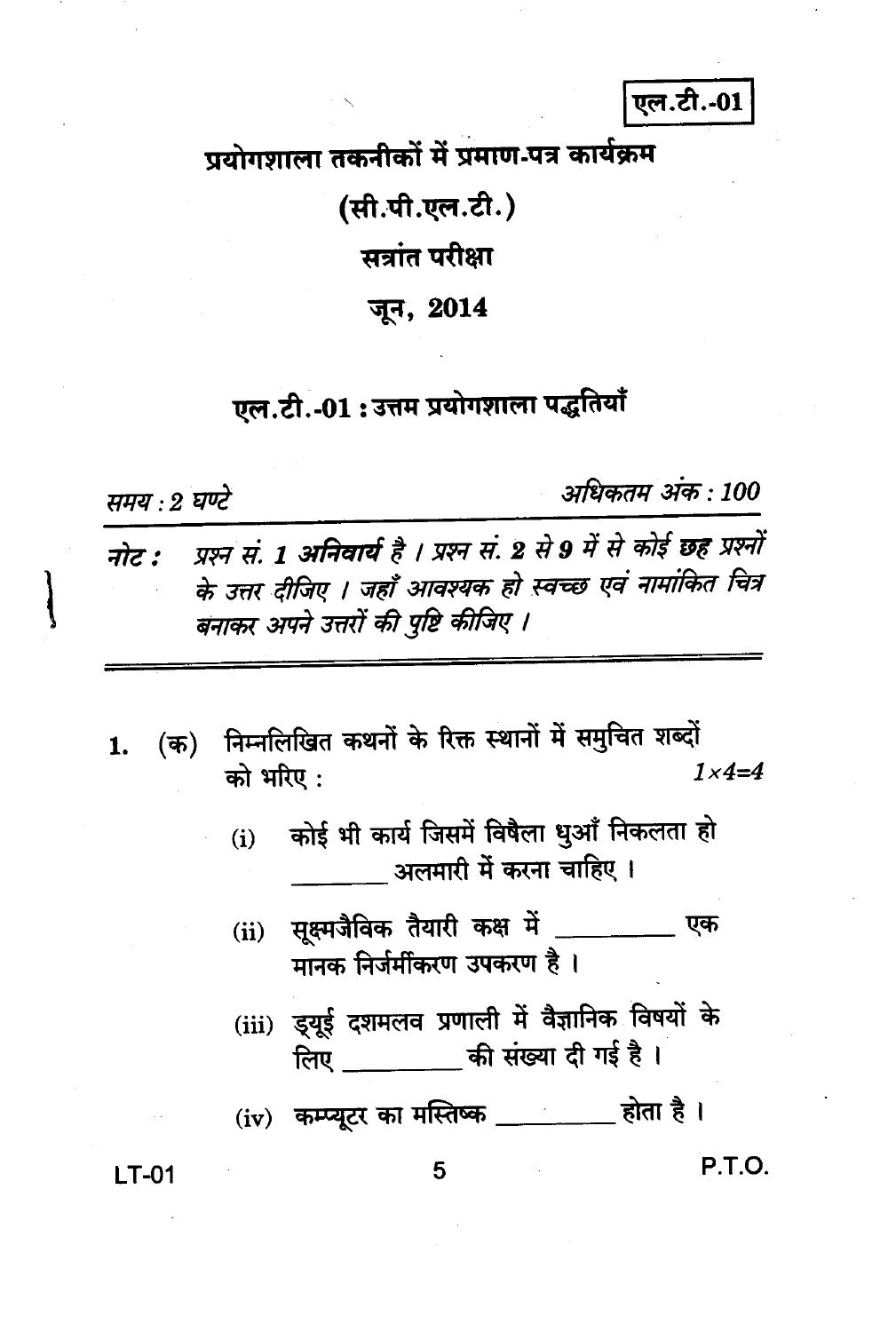- निम्नलिखित कथनों में कोष्ठकों में दिए गए शब्दों में से (ख) सही विकल्प चुनिए :  $1 \times 6 = 6$ 
	- (वस्तु-सूची/सर्विस) रजिस्टर में सभी सामग्रियों  $(i)$ तथा उपकरणों का रिकॉर्ड होता है जो प्रयोगशाला और उसके स्टोर में उपलब्ध होते हैं ।
	- वह स्टोर या एक ही स्टोर के अंदर का वह क्षेत्र  $(ii)$ जिसमें सामान को कुछ समय के लिए रखा जाता है (कार्य/थोक) स्टोर कहलाता है।
	- (iii) एक (वृत्तारेख/चित्रालेख) द्वारा विषय-सामग्री से सम्बन्धित जानकारी को चित्रों द्वारा प्रस्तुत किया जाता है।
	- (iv) अच्छे डाटाबेस (हार्डवेयर/सॉफ्टवेयर) सूची कार्ड के एकदम समान, सूचना का संग्रह कर सकते हैं।
	- (अमोनिया/कार्बन मोनोक्साइड) के सिलिंडर का  $(v)$ वर्ण कोड लाल है ।
	- काग़ज़ की शीट की विषय-वस्तु के दूरभाष  $(vi)$ लाइन द्वारा प्रसारण को (माइक्रोफिश/फैक्स) कहते हैं।
- जीव विज्ञान प्रयोगशाला में काम करते समय किसी (क)  $2.$ व्यक्ति को जिन सबसे आम ख़तरों की संभावना रहती है, उनकी सूची बनाइए ।
- 8

 $\overline{7}$ 

ì

(ख) रसायन विज्ञान प्रयोगशाला में दी जाने वाली सेवाओं को सूचीबद्ध कीजिए । ये कहाँ संस्थापित की जाती हैं ?

**LT-01**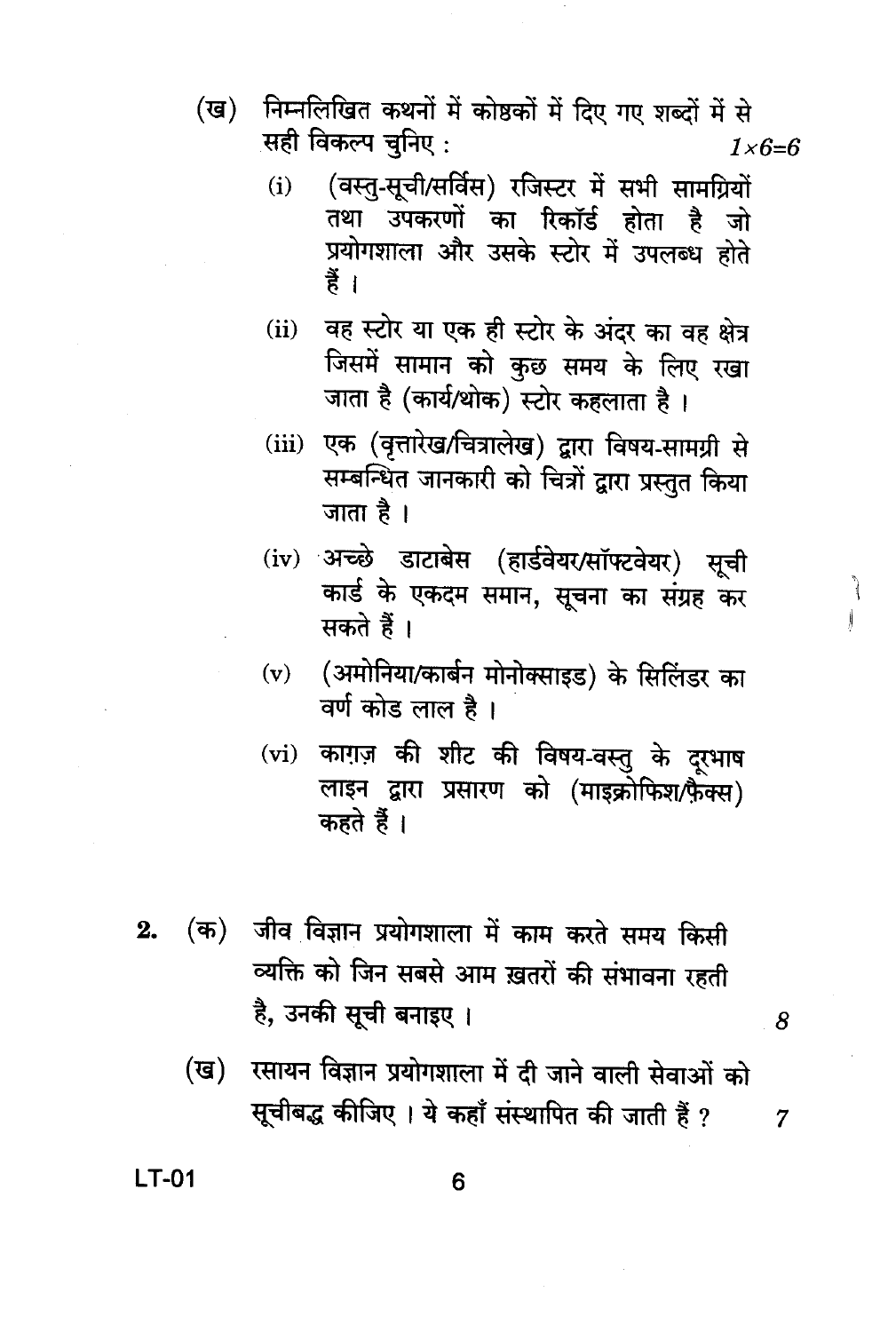- प्रयोगशाला में तैयारी कक्ष का महत्त्व समझाइए ।  $($ क) 3. मुख्य प्रयोगशाला से प्ररूपी तैयारी कक्ष का सम्बन्ध चित्र द्वारा प्रस्तुत कीजिए ।  $4 + 4 = 8$ 
	- वर्णन कीजिए कि प्रयोगात्मक कक्षाओं को कारगर रूप (ख) से चलाने के लिए दिन-प्रतिदिन क्या व्यवस्थाएँ करनी चाहिए ।
- प्रयोगशाला भंडारगृह के लिए आवश्यक सुरक्षा  $(\mathbf{\overline{w}})$ ं 4. प्रबन्धों की सूची बनाइए।
	- प्रयोगशाला के लिए उपकरण खरीदते समय जिन  $(\overline{g})$ कारकों पर ध्यान देना आवश्यक है, उनकी सूची बनाइए ।
- संप्रेषण क्या है ?  $($ क) 5.
	- नोट-बुक में प्रायोगिक परिणामों को रिकॉर्ड करने के  $(\overline{u})$ लिए जिन मार्गदर्शकों का ध्यान रखना चाहिए, उनका वर्णन कीजिए ।
	- उन श्रेणी के पदार्थों की सूची बनाइए जिनके उपभोग  $(\pi)$ का विस्तृत ब्यौरा अवश्य ही रिकॉर्ड करना होता है।
- कम्प्यूटर के घटकों का वर्णन कीजिए और चित्र की  $($ क) 6. सहायता से इसकी निवेश व निर्गम युक्तियाँ समझाइए ।
	- विभिन्न प्रकार के टाइपराइटरों को सूचीबद्ध कीजिए और  $(\overline{u})$ उनमें से किसी एक का वर्णन कीजिए ।

**LT-01** 

P.T.O.

7

 $\overline{7}$ 

8

 $\overline{2}$ 

5

8

9

6

7